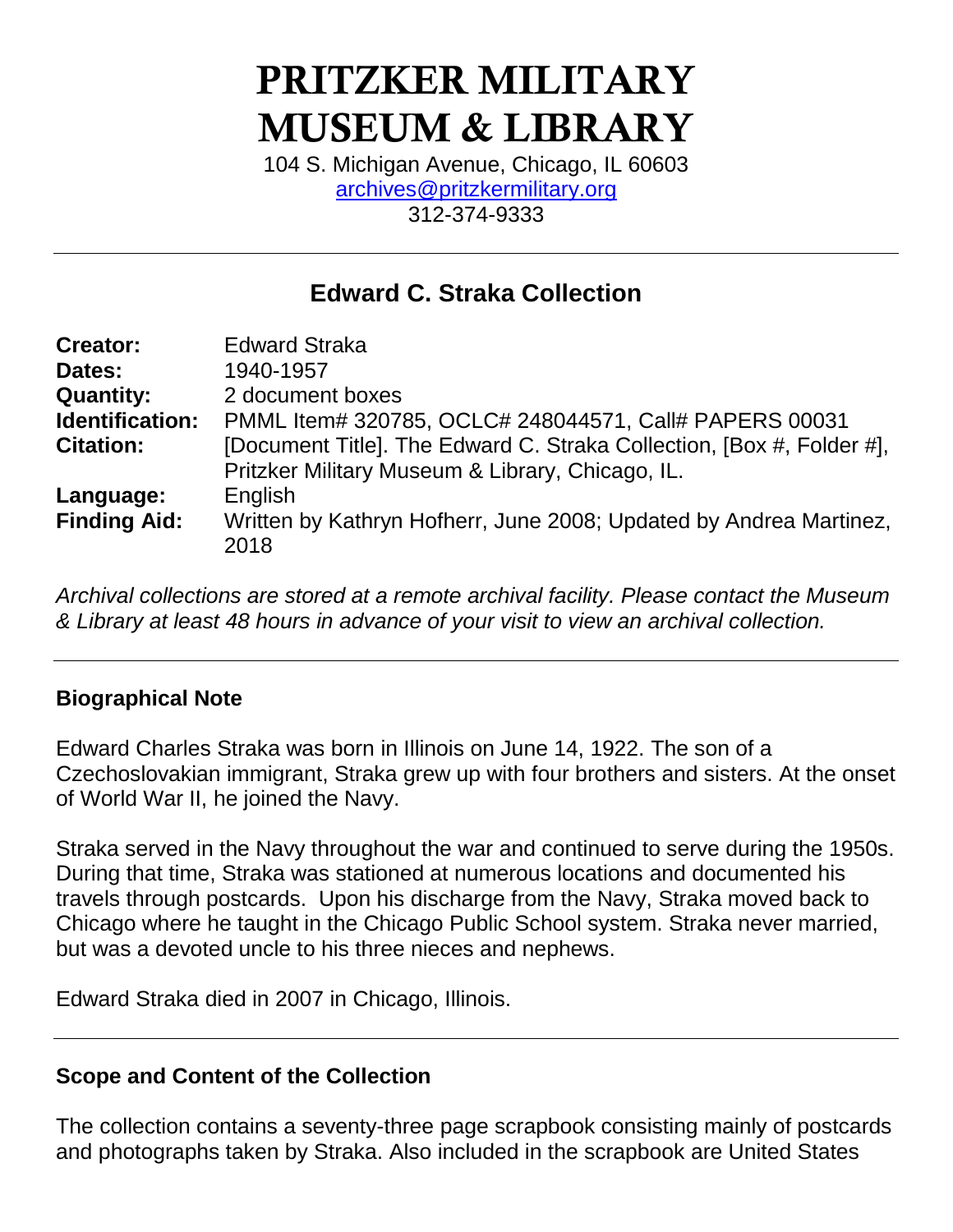Navy orders and pamphlets from the ships Straka served aboard; maps of Chicago rail systems; newspaper clippings; and personal correspondence. The remainder of the collection is comprised of newspaper clippings, pamphlets, cards, naval orders and photographs which came loose from the scrapbook. The bulk of the materials relate to Straka's naval service during the 1950s.

#### **Arrangement**

The original page order of the scrapbook has been maintained. The collection is contained within 2 archival boxes. Box one holds the scrapbook; box two holds loose items.

## **Rights**

All other rights are held by the author or publisher. Users assume responsibility for following copyright laws as established by US Code Title 17.

## **Key Subjects**

This collection is indexed under the following headings in the Library's online catalog. Researchers interested in materials about related topics, persons, or places should search the catalog using these subject headings.

#### **Names**

Straka, Edward Charles, 1922-2007

### **Subjects**

Postcards--1940-1960. U.S. Naval Intelligence School U.S. Navy USO clubs--Chicago (IL). U.S.S. Columbus (Cruiser) U.S.S. Sea Robin

### **Detailed Description of the Collection**

#### **Box One Scrapbook**

**Page 1** Loose documents removed (4)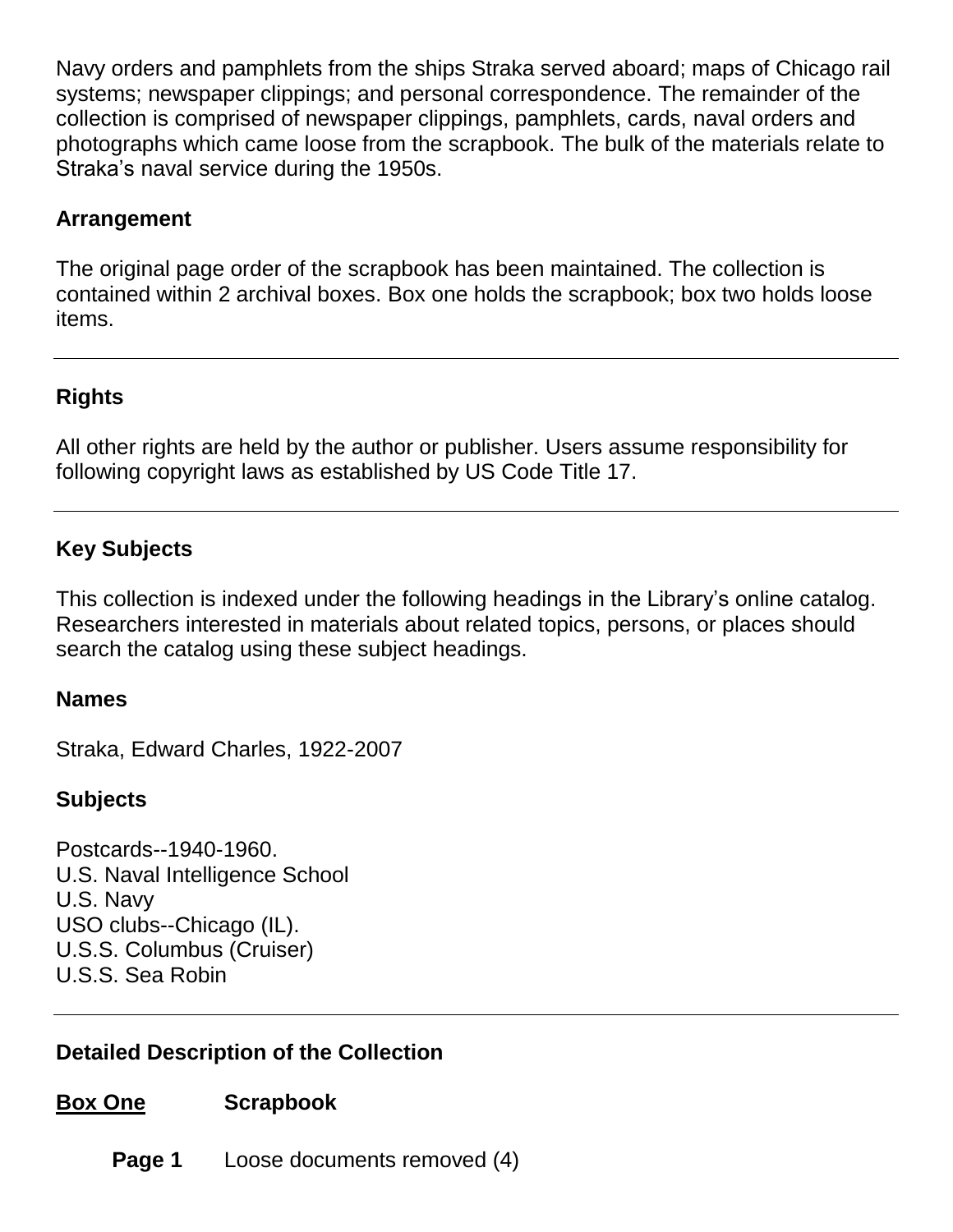Postcard 1- Dominion Square Building, Montreal, Quebec (unsent), n.d. Postcard 2- St. James Cathedral, Montreal, Canada (unsent), n.d. Postcard 3- St. Catherine Street showing Departmental Stores. Montreal, Canada (unsent), n.d. **Page 2** Postcard 1- McGill University, Montreal, Canada (unsent), n.d. Postcard 2- Union Terminal, Quebec, Canada (unsent), n.d. Postcard 3-La Maison Montcalm, Quebec (unsent), n.d. **Page 3** Postcard 1- Place D'Armes, Quebec (unsent), n.d. Postcard 2- City Hall Square, Quebec City (unsent), n.d. Postcard 3- Interior of the Basilica, Quebec, Canada (unsent), n.d. Postcard 1- Les ramports, Quebec, Canada—The Ramparts (unsent), n.d. Postcard 2- Quebec, La Terrasse Dufferin (unsent), n.d. Postcard 3- Le Port, Quebec, Canada (unsent), n.d. **Page 4** Postcard 1 (top left)- Quebec- Elevateur J. Gosselin (unsent), n.d. Postcard 2 (top right)- Quebec- Le Chateau Domine La Basse (unsent), n.d. Postcard 3 (bottom)- Quebec- Vue Generale De La Ville Sur Le St-Laurent (unsent), n.d. **Page 5** Postcard 1- La Citadelle Quebec (unsent), n.d. Postcard 2- Air View of the Citadel. Quebec, Canada (unsent), n.d. Postcard 3- Quebec- Le Parlement (unsent), n.d. **Page 6** Postcard 1- Porte St-Louis (unsent), n.d. Postcard 2- Quebec- Portes Saint-Jean (unsent), n.d. Postcard 3- No caption (unsent), n.d. **Page 7** Postcard 1- Cyclorama- St. Anne de Beaupre (unsent), n.d. Postcard 2- Basilique, Ste. Anne de Beaupre, P.Q., Canada, the Basilica (unsent), n.d. Postcard 3- La IV Station Du Chemin De La Croix (unsent), n.d. **Page 8** Postcard 1- Time Square, New York City (unsent), n.d. Postcard 2- Time Square at Night, New York City (unsent), n.d. Postcard 3- Tudor City, Showing Welfare Island and East River, New York City (unsent), n.d. **Page 9** Postcard 1 (top left)- Statue of Liberty (unsent), n.d. Postcard 2 (top right)- Paramount and Times Buildings at Night, New York City (unsent), n.d. Postcard 3 (bottom left)- Radio City Music Hall, New York City (unsent), n.d.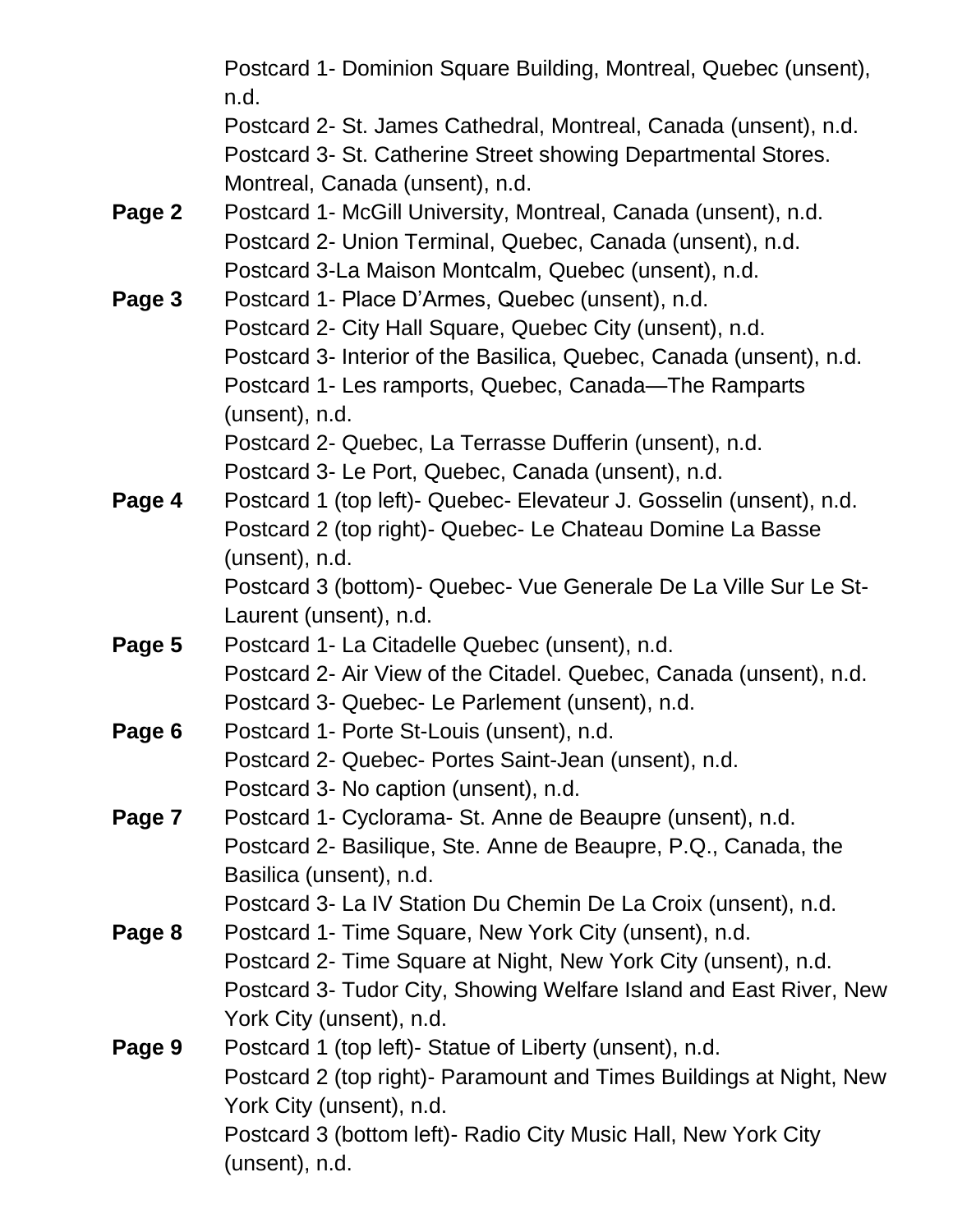Postcard 4 (bottom right)- Foyer of the Radio City Music Hall, New York City (unsent), n.d.

- **Page 10** Postcard 1- Radio City Music Hall Ballet, New York (unsent), n.d. Postcard 2- Radio City Music Hall, Rockefeller Center, New York City (unsent), n.d. Postcard 3- Interior of the Radio City Music Hall, New York City (unsent), n.d.
- **Page 11** Postcard 1 (top)- Radio City Music Hall, New York (unsent), n.d. Postcard 2 (bottom left)- R.C.A. Building, Rockefeller Center, New York City (unsent), n.d. Postcard 3 (bottom right)- Nine Rockefeller Plaza, New York City (unsent), n.d.
- **Page 12** Postcard 1- Sunken Gardens and Fountain Front of R.C.A. Building, New York (unsent), n.d. Postcard 2 (bottom left)- Aerial View of Rockefeller Center, New York City (unsent), n.d. Postcard 3 (bottom right)- Empire State Building, New York City (unsent), n.d.
- **Page 13** U.S.S. Sea Robin Brochure, n.d.
- **Page 14** Loose item removed
- **Page 15** Postcard 1- Skyline, Minneapolis, Minn. (unsent), n.d. Postcard 2- Canal Street, New Orleans, La (unsent), n.d. Postcard 3- Canal Street, Looking West, New Orleans, LA (unsent), n.d.
- **Page 16** Postcard 1- Jackson Square and Cabildo, New Orleans, LA (unsent),
- n.d.
- Postcard 2- Chartres Street View, Old French Quarters, Showing Napoleon House, New Orleans, La. (unsent), n.d. Postcard 3- Old Absinth House, 234 Bourbon St., New Orleans, La
- (unsent), n.d.
- **Page 17** Postcard 1 (top left)- The Roosevelt, New Orleans, "The Pride of the South" (unsent), n.d. Postcard 2 (top right)- Interior of Church of the Immaculate Conception (Jesuit), Baronne St., New Orleans, La. (unsent), n.d. Postcard 3 (bottom)- New Charity Hospital, New Orleans, La. (unsent), n.d.
- **Page 18** Postcard 1- The McAllister (unsent), n.d. Postcard 2- Formal Gardens and Museum Vizcaya, Dade County Art Museum, Miami, Fla. (to Straka from Ann), 1954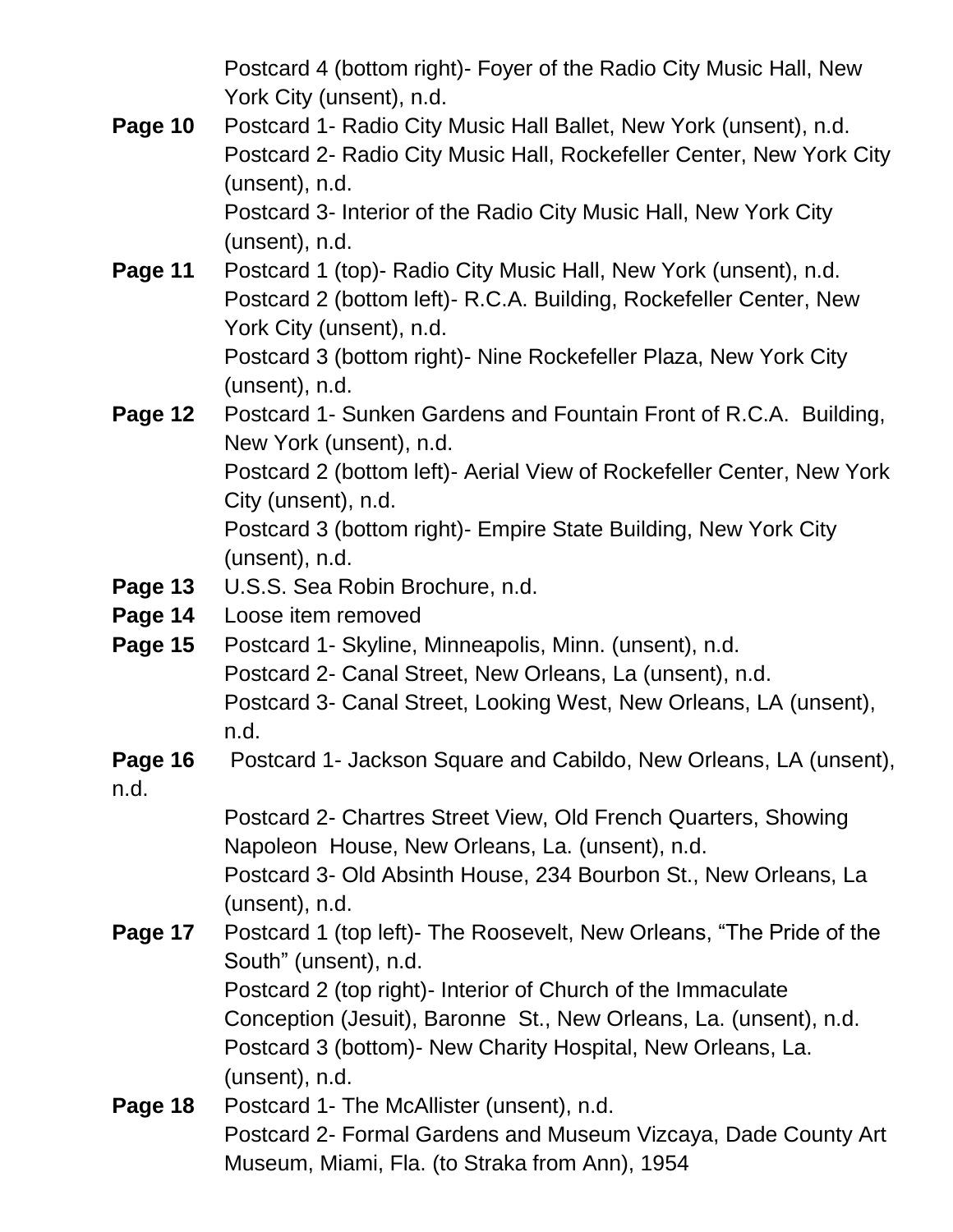|          | Postcard 3- The Gardens at Vizcaya- Dade County Art Museum,         |
|----------|---------------------------------------------------------------------|
|          | Miami, Florida (to Mr. & Mrs. F. Straka), 1956                      |
| Page 19  | Postcard 1- Vizcaya (unsent), n.d.                                  |
|          | Postcard 2- Vizcaya (unsent), n.d.                                  |
| Page 20  | Postcard 1- Vizcaya (unsent), n.d.                                  |
|          | Postcard 2- "Pickin' Chicken," (to Straka from Ara Belle), 1951     |
| Page 21  | Postcard 1- The Bahama Islands (unsent), n.d.                       |
|          | Postcard 2- Nassau Shoreline, Bahamas (to P.O. Carroll from         |
|          | Straka), 1953                                                       |
|          | Postcard 3- Post Office at Rawson Square (to Mrs. H Straka from     |
|          | "Eddy"), 1953                                                       |
| Page 22  | Postcard 1- Bay Street, Nassau, Bahamas (to "Eddy" from unknown     |
| sender), |                                                                     |
|          | 1953                                                                |
|          | Postcard 2- Paradise Beach (unsent), n.d.                           |
|          | Postcard 3- Western Beach (to P.O Carroll from unknown sender),     |
|          | n.d.                                                                |
| Page 23  | Photograph 1- No caption, 1957                                      |
|          | Photograph 2- No caption, 1957                                      |
|          | Photograph 3- No caption, 1957                                      |
|          | Photograph 4- No caption, 1957                                      |
|          | Photograph 5- No caption, 1957                                      |
|          | Photograph 6- No caption, 1957                                      |
| Page 24  | Photograph 1- No caption, 1957                                      |
|          | Photograph 2- No caption, 1957                                      |
|          | Postcard 1- Entrance, Turkey Run State Park, Marshall, Indiana      |
|          | (unsent), n.d.                                                      |
|          | Postcard 2- Suspension Bridge over Sugar Creek—Trail 1 (unsent),    |
|          | n.d.                                                                |
| Page 25  | Postcard 1- Ladder Rock on Sugar Creek—Trail 3 (unsent), n.d.       |
|          | Postcard 2- Chief Illini Motel (unsent), n.d.                       |
|          | Postcard 3- Illini Union Bridge, University of Illinois, Champaign- |
|          | Urbana, Ill. (to Straka frm Jim Hahn, S.A.), 1953                   |
| Page 26  | Postcard 1- Armory, University of Illinois, Champaign-Urbana, Ill.  |
|          | (unsent), n.d.                                                      |
|          | Photograph 1- No caption, n.d.                                      |
|          | Photograph 2- No caption, n.d.                                      |
| Page 27  | Photograph 1- No caption, n.d.                                      |
|          | Photograph 2- No caption, n.d.                                      |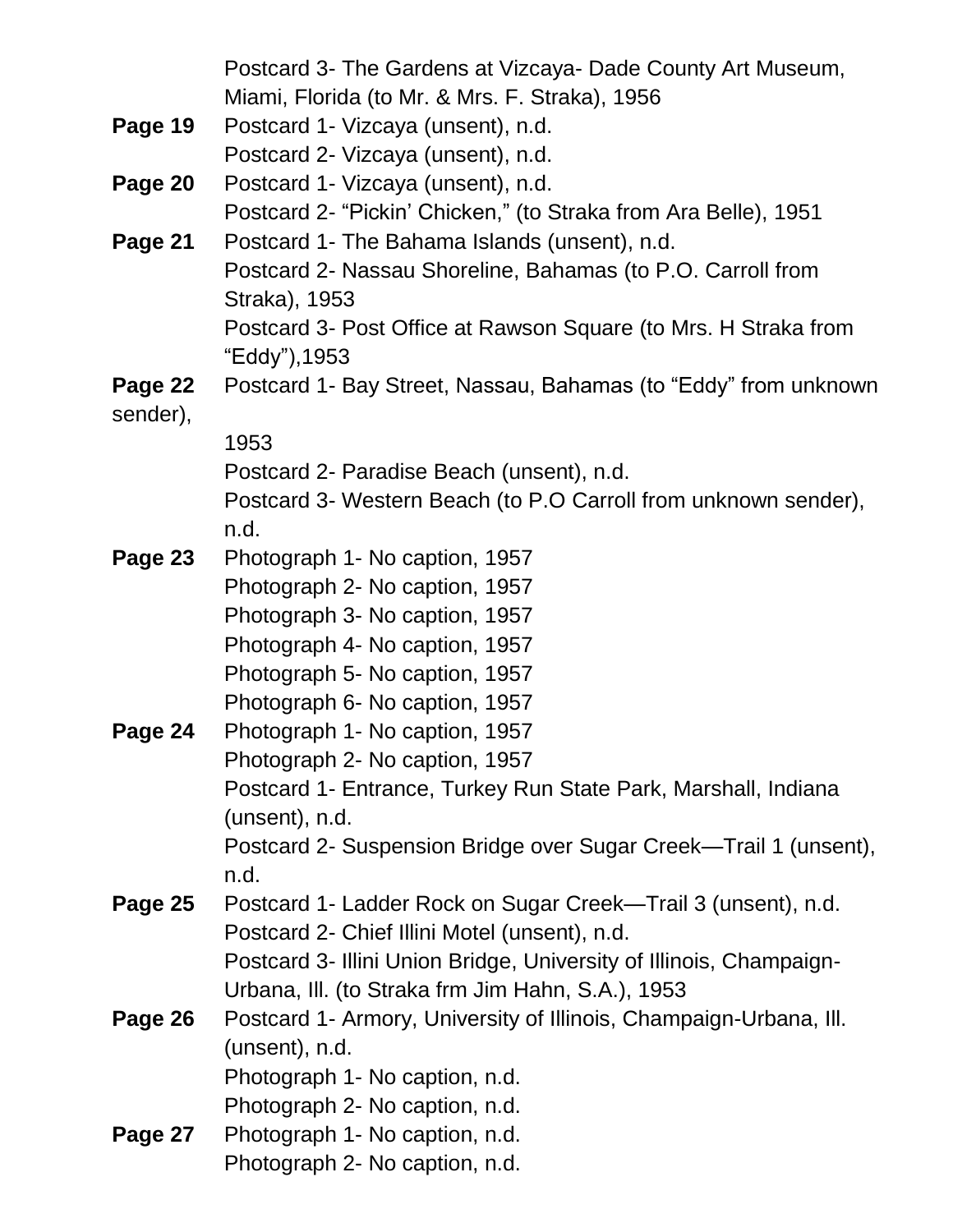|         | Photograph 3- No caption, n.d.                                           |
|---------|--------------------------------------------------------------------------|
|         | Photograph 4- No caption, n.d.                                           |
|         | Photograph 5- No caption, n.d.                                           |
|         | Photograph 6- No caption, n.d.                                           |
| Page 28 | Photograph 1- No caption, n.d.                                           |
|         | Photograph 2- No caption, n.d.                                           |
|         | Photograph 3- No caption, n.d.                                           |
|         | Photograph 4- No caption, n.d.                                           |
|         | Photograph 5- No caption, n.d.                                           |
|         | Photograph 6- No caption, n.d.                                           |
| Page 29 | Intermittent Travel Orders Involving Temporary Additional Duty,          |
|         | 1957                                                                     |
| Page 30 | Postcard 1- St. Mary's College, Winona, Minn. (unsent), n.d.             |
|         | Postcard 2- Sterling Motel of Winona, Minnesota (unsent), n.d.           |
|         | Postcard 3- Beautiful Hiawatha Valley (unsent), n.d.                     |
| Page 31 | Postcard 1- The Cathedral of the Sacred Heart, Winona, Minn.             |
|         | (unsent),                                                                |
|         | n.d.                                                                     |
|         | Postcard 2- Hot Fish Shop (unsent), n.d.                                 |
|         | Postcard 3- State Capital—Madison, Wisconsin (unsent), n.d.              |
| Page 32 | Postcard 1- City Hall, Milwaukee, Wisconsin (unsent), n.d.               |
|         | Postcard 2- Milwaukee, Wisconsin (unsent), n.d.                          |
| Page 33 | Postcard 1- Greetings from Schwaben Hof, Milwaukee, Wisconsin            |
|         | (unsent), n.d.<br>Postcard 2- Milwaukee Arena- Auditorium (unsent), n.d. |
|         | Postcard 3- Schlitz Brewing Co., Milwaukee, Wisconsin (unsent), n.d.     |
| Page 34 | Postcard 1 (top left)- Wisconsin Ave., Looking West (unsent), n.d.       |
|         | Postcard 2 (top right)- Mader's German Restaurant (unsent), n.d.         |
|         | Postcard 3 (bottom left)- Mader's German Restaurant (unsent), n.d.       |
|         | Postcard 4 (bottom right)- Mader's German Restaurant (unsent), n.d.      |
| Page 35 | Photograph 1- No caption, n.d.                                           |
|         | Photograph 2- No caption, n.d.                                           |
|         | Photograph 3- No caption, n.d.                                           |
|         | Photograph 4- No caption, n.d.                                           |
|         | Photograph 5- No caption, n.d.                                           |
|         | Photograph 6- No caption, n.d.                                           |
| Page 36 | Map-Homecoming Visitors Route, n.d.                                      |
|         | Photograph- no caption, n.d.                                             |
| Page 37 | Map of North Shore Train Line, n.d.                                      |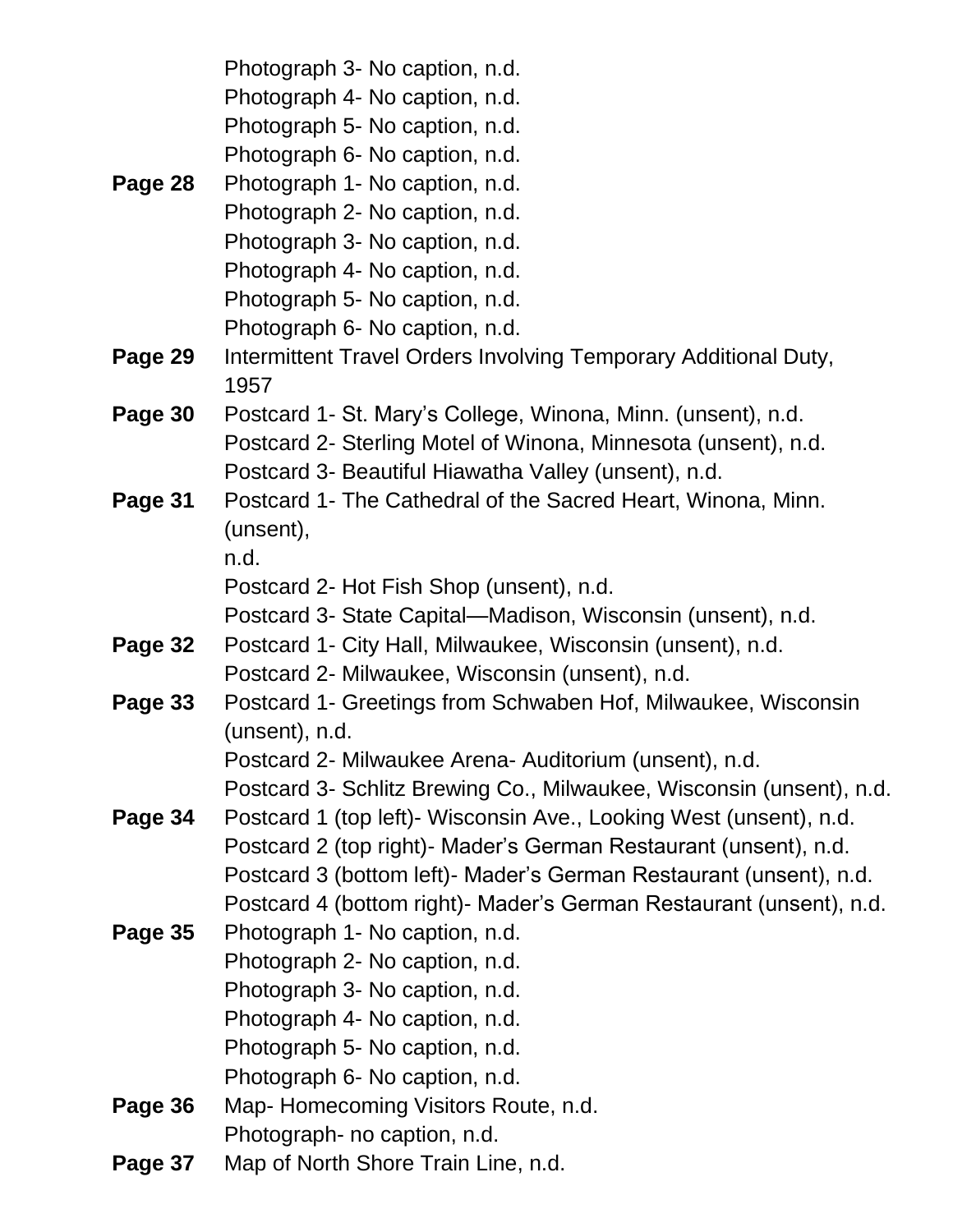- **Page 38** Map of Chicago Loop Train Stations, n.d.
- **Page 39** Portraits and Illustrations brochure, n.d. Portrait- No caption, n.d.
	- U.S. Postage 3¢ International Naval Review (4), n.d.
- **Page 40** Letter to Straka from Mildred Lyon Hetherington, n.d.
- **Page 41** Photograph 1- No caption, n.d. Photograph 2- No caption, n.d. Photograph 3- No caption, n.d. Photograph 4- No caption, n.d. Photograph 5- No caption, n.d. Photograph 6- No caption, n.d.
- **Page 42** Photograph 1- No caption, n.d. Photograph 2- No caption, n.d. Photograph 3- No caption, n.d. Photograph 4- No caption, n.d. Photograph 5- No caption, n.d. Photograph 6- No caption, n.d.
- **Page 43** Photograph 1- No caption, n.d. Photograph 2- No caption, n.d. Photograph 3- No caption, n.d. Photograph 4- No caption, n.d. Photograph 5- No caption, n.d. Photograph 6- No caption, n.d.
- **Page 44** Photograph 1- No caption, n.d. Photograph 2- No caption, n.d. Photograph 3- No caption, n.d. Photograph 4- No caption, n.d. Photograph 5- No caption, n.d. Photograph 6- No caption, n.d. Photograph 7- No caption, n.d.
- **Page 45** Photograph 1- No caption, n.d. Photograph 2- No caption, n.d. Photograph 3- No caption, n.d. Photograph 4- No caption, n.d. Photograph 5- No caption, n.d. Photograph 6- No caption, n.d.
- **Page 46** Loose Items Removed (3) Photograph 1- No caption, n.d. Photograph 2- No caption, n.d.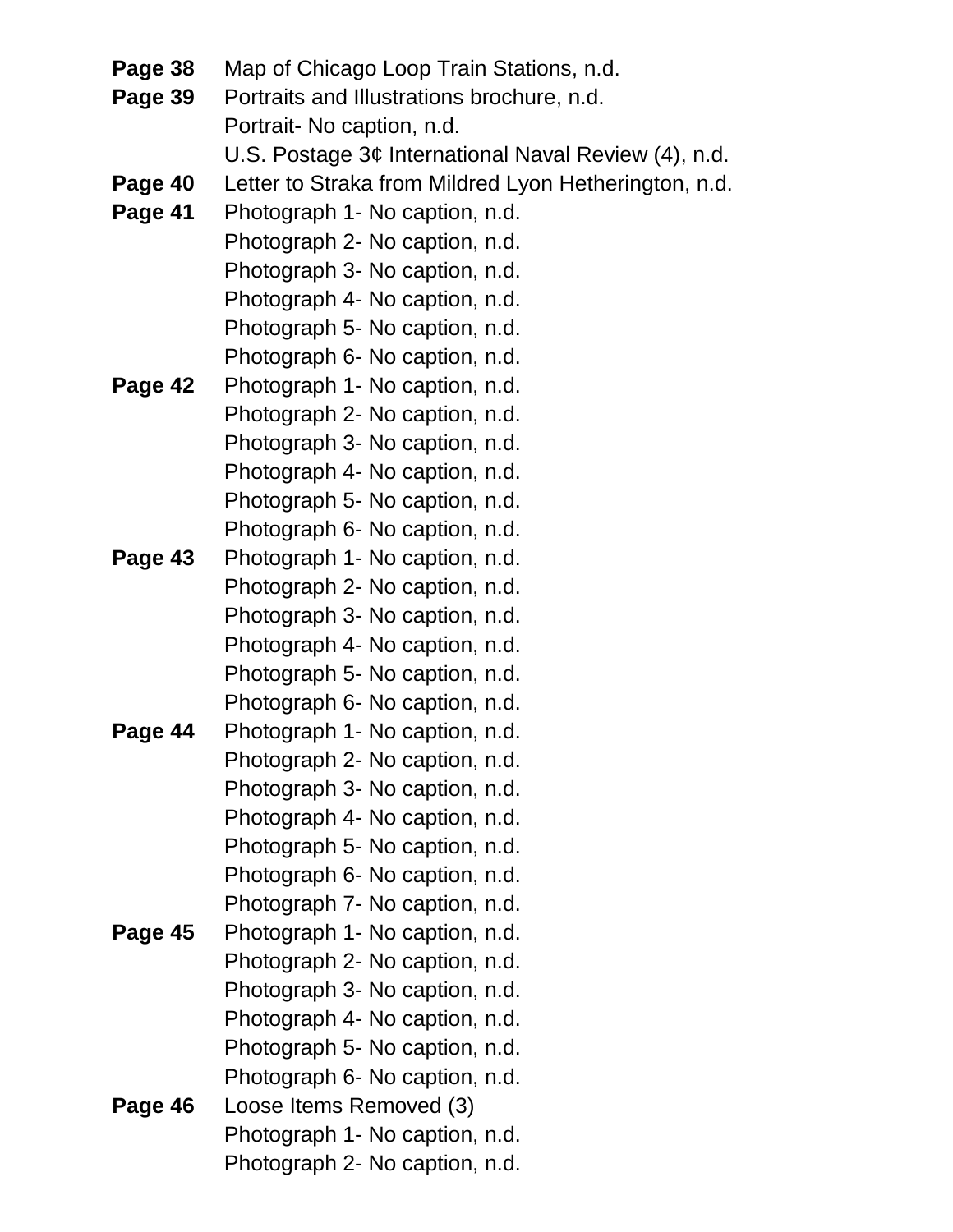|         | Photograph 3- No caption, n.d.  |
|---------|---------------------------------|
| Page 47 | Photograph 1- No caption, n.d.  |
|         | Photograph 2- No caption, n.d.  |
|         | Photograph 3- No caption, n.d.  |
|         | Photograph 4- No caption, n.d.  |
|         | Photograph 5- No caption, n.d.  |
|         | Photograph 6- No caption, n.d.  |
| Page 48 | Photograph 1- No caption, n.d.  |
|         | Photograph 2- No caption, n.d.  |
|         | Photograph 3- No caption, n.d.  |
|         | Photograph 4- No caption, n.d.  |
|         | Photograph 5- No caption, n.d.  |
|         | Photograph 6- No caption, n.d.  |
| Page 49 | Photograph 1- No caption, n.d.  |
|         | Photograph 2- No caption, n.d.  |
|         | Photograph 3- No caption, n.d.  |
|         | Photograph 4- No caption, n.d.  |
|         | Photograph 5- No caption, n.d.  |
|         | Photograph 6- No caption, n.d.  |
| Page 50 | Photograph 1- No caption, n.d.  |
|         | Photograph 2- No caption, n.d.  |
|         | Photograph 3- No caption, n.d.  |
|         | Photograph 4- No caption, n.d.  |
|         | Photograph 5- No caption, n.d.  |
|         | Photograph 6- No caption, n.d.  |
| Page 51 | Photograph 1- No caption, n.d.  |
|         | Photograph 2- No caption, n.d.  |
|         | Photograph 3- No caption, n.d.  |
|         | Photograph 4- No caption, n.d.  |
|         | Photograph 5- No caption, n.d.  |
|         | Photograph 6- No caption, n.d.  |
| Page 52 | Photograph 1- No caption, n.d.  |
|         | Photograph 2- No caption, n.d.  |
|         | Photograph 3- No caption, n.d.  |
|         | Photograph 4- No caption, n.d.  |
|         | Photograph 5- No caption, n.d.  |
|         | Photograph 6- No caption, n.d.  |
| Page 53 | Photograph 1 - No caption, n.d. |
|         | Photograph 2- No caption, n.d.  |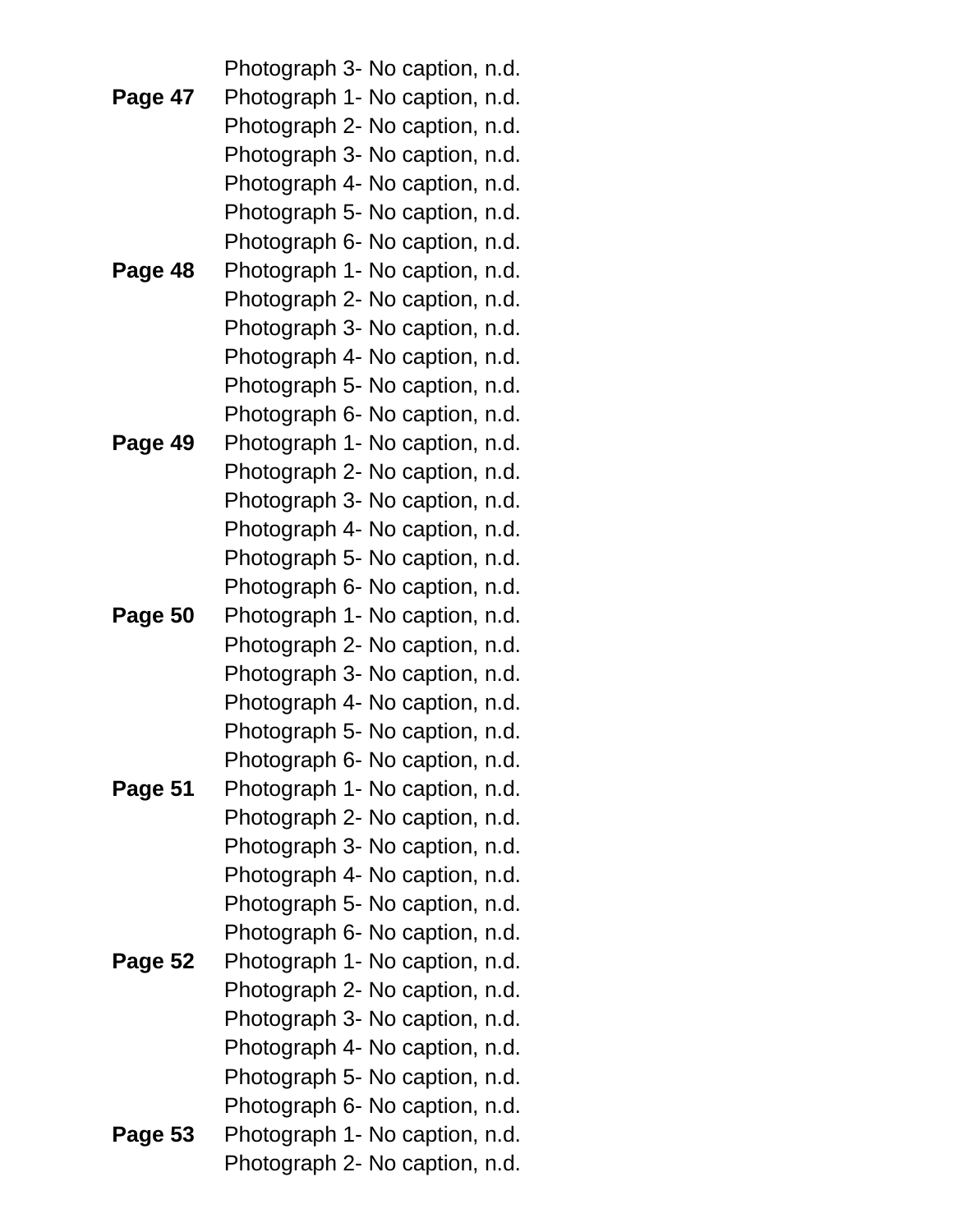|         | Photograph 3- No caption, n.d.                     |
|---------|----------------------------------------------------|
|         | Photograph 4- No caption, n.d.                     |
|         | Photograph 5- No caption, n.d.                     |
|         | Photograph 6- No caption, n.d.                     |
| Page 54 | Photograph 1 - No caption, n.d.                    |
|         | Photograph 2- No caption, n.d.                     |
|         | Photograph 3- No caption, n.d.                     |
|         | Photograph 4- No caption, n.d.                     |
|         | Photograph 5- No caption, n.d.                     |
|         | Photograph 6- No caption, n.d.                     |
| Page 55 | Photograph 1 - No caption, n.d.                    |
|         | Photograph 2- No caption, n.d.                     |
|         | Photograph 3- No caption, n.d.                     |
|         | Photograph 4- No caption, n.d.                     |
|         | Photograph 5- No caption, n.d.                     |
|         | Photograph 6- No caption, n.d.                     |
| Page 56 | Postcard 1-Old St. Patrick's Church (unsent), n.d. |
|         | Photograph 1 - No caption, n.d.                    |
|         | Photograph 2- No caption, n.d.                     |
|         | Photograph 3- No caption, n.d.                     |
|         | Photograph 4- No caption, n.d.                     |
| Page 57 | Photograph 1- No caption, n.d.                     |
|         | Photograph 2- No caption, n.d.                     |
|         | Photograph 3- No caption, n.d.                     |
|         | Photograph 4- No caption, n.d.                     |
|         | Photograph 5- No caption, n.d.                     |
|         | Photograph 6- No caption, n.d.                     |
| Page 58 | Loose Items Removed (4)                            |
|         | Photograph 1 - No caption, n.d.                    |
|         | Photograph 2- No caption, n.d.                     |
|         | Newspaper Clipping- "Week's Score is 5," n.d.      |
| Page 59 | Photograph 1 - No caption, n.d.                    |
|         | Photograph 2- No caption, n.d.                     |
|         | Photograph 3- No caption, n.d.                     |
|         | Photograph 4- No caption, n.d.                     |
|         | Photograph 5- No caption, n.d.                     |
|         | Photograph 6- No caption, n.d.                     |
| Page 60 | Photograph 1 - No caption, n.d.                    |
|         | Photograph 2- No caption, n.d.                     |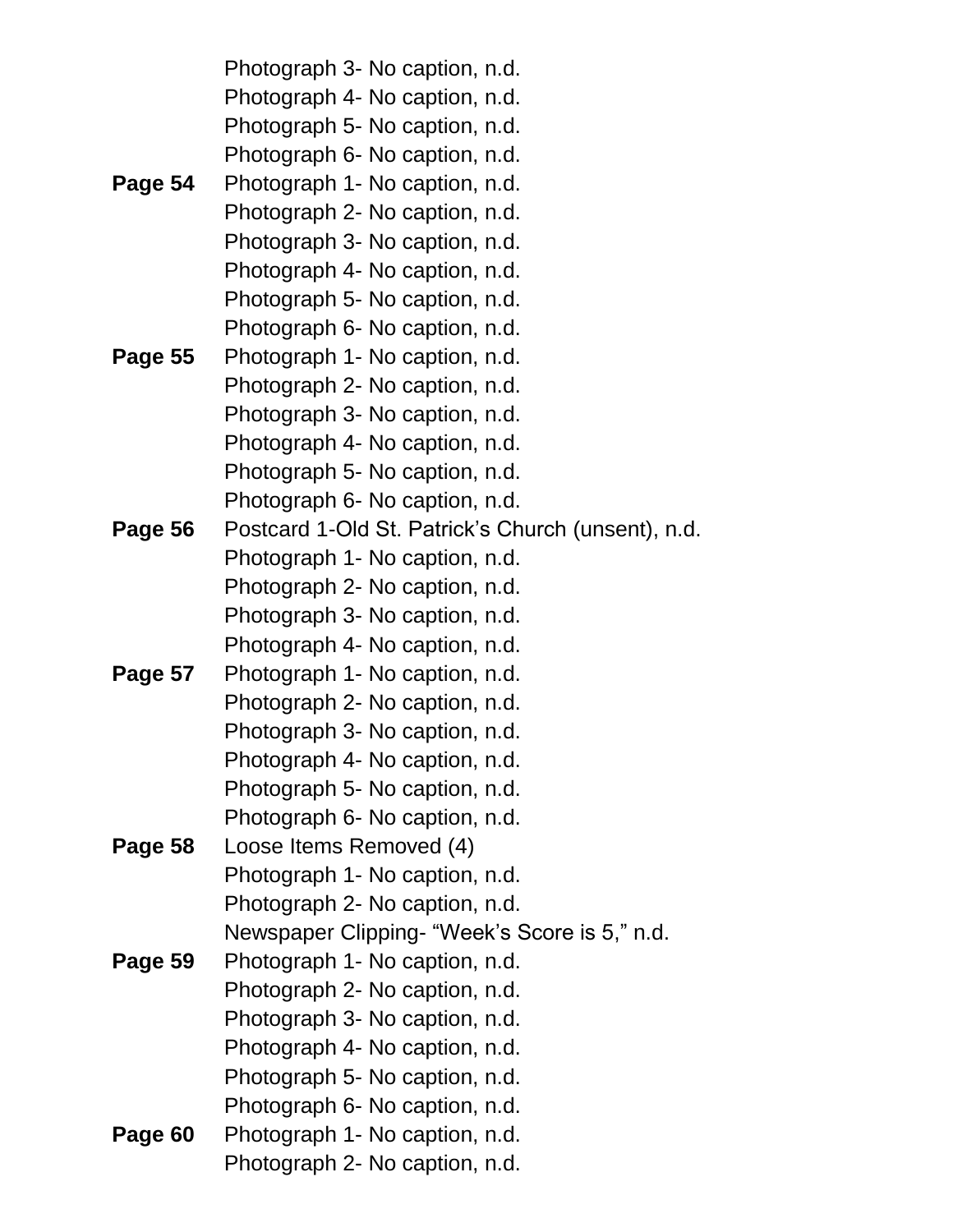|             | Photograph 3- No caption, n.d.                                             |
|-------------|----------------------------------------------------------------------------|
|             | Photograph 4- No caption, n.d.                                             |
|             | Photograph 5- No caption, n.d.                                             |
|             | Photograph 6- No caption, n.d.                                             |
| Page 61     | Loose item removed (1)                                                     |
|             | Postcard- Chicago, Illinois (unsent), n.d.                                 |
| Page 62     | Loose item removed (1)                                                     |
|             | Postcard 1- Greetings from Washington (unsent), n.d.                       |
|             | Postcard 2- Union Station and Columbus Memorial Fountain,                  |
|             | Washington, D.C. (unsent), n.d.                                            |
|             | Postcard 3- The National Capitol from the Air with the Congressional       |
|             | Library in the Background, Washington, D.C. (unsent), n.d.                 |
| Page 63     | Postcard 1- Pennsylvania Avenue from Treasury Building,                    |
|             | Washington, D.C. (unsent), n.d.                                            |
|             | Postcard 2- U.S. Treasury, Washington, D.C. (unsent), n.d.                 |
|             | Postcard 3- White House, Washington, D.C. (unsent), n.d.                   |
| Page 64     | Postcard 1- Department of State Building, Washington, D.C. (to             |
| Straka from |                                                                            |
|             | Marcia, Dorothy and Julie), 1940                                           |
|             | Postcard 2- National Archives Building, Washington, D.C. (unsent),<br>n.d. |
|             | Postcard 3- The Declaration of Independence and the Constitution of        |
|             | the United States (unsent), n.d.                                           |
| Page 65     | Postcard 1 (top)- National Gallery of Art (to Straka from unknown          |
|             | sender), 1944                                                              |
|             | Postcard 2 (bottom left)- National Gallery of Art (unsent), n.d.           |
|             | Postcard 3 (bottom right) - National Gallery of Art (unsent), n.d.         |
| Page 66     | Postcard 1- National Gallery of Art- Washington Family (unsent),           |
|             | n.d.                                                                       |
|             | Postcard 2- Smithsonian Institution, Washington, D.C. (unsent), n.d.       |
|             | Postcard 3- National Museum, Washington, D.C. (unsent), n.d.               |
| Page 67     | Postcard 1 (top left) - Beautiful Mall from Lincoln Memorial (unsent),     |
| n.d.        |                                                                            |
|             | Postcard 2 (top right)- The Washington National Monument,                  |
|             | Washington, D.C. (unsent), n.d.                                            |
|             | Postcard 3- Lincoln Memorial, Washington, D.C. (unsent), n.d.              |
| Page 68     | Postcard 1 (top left)- Lincoln Memorial, Washington, D.C. (unsent),        |
| n.d.        |                                                                            |
|             | Postcard 2 (top right) - The Lincoln Memorial Statue (unsent), n.d.        |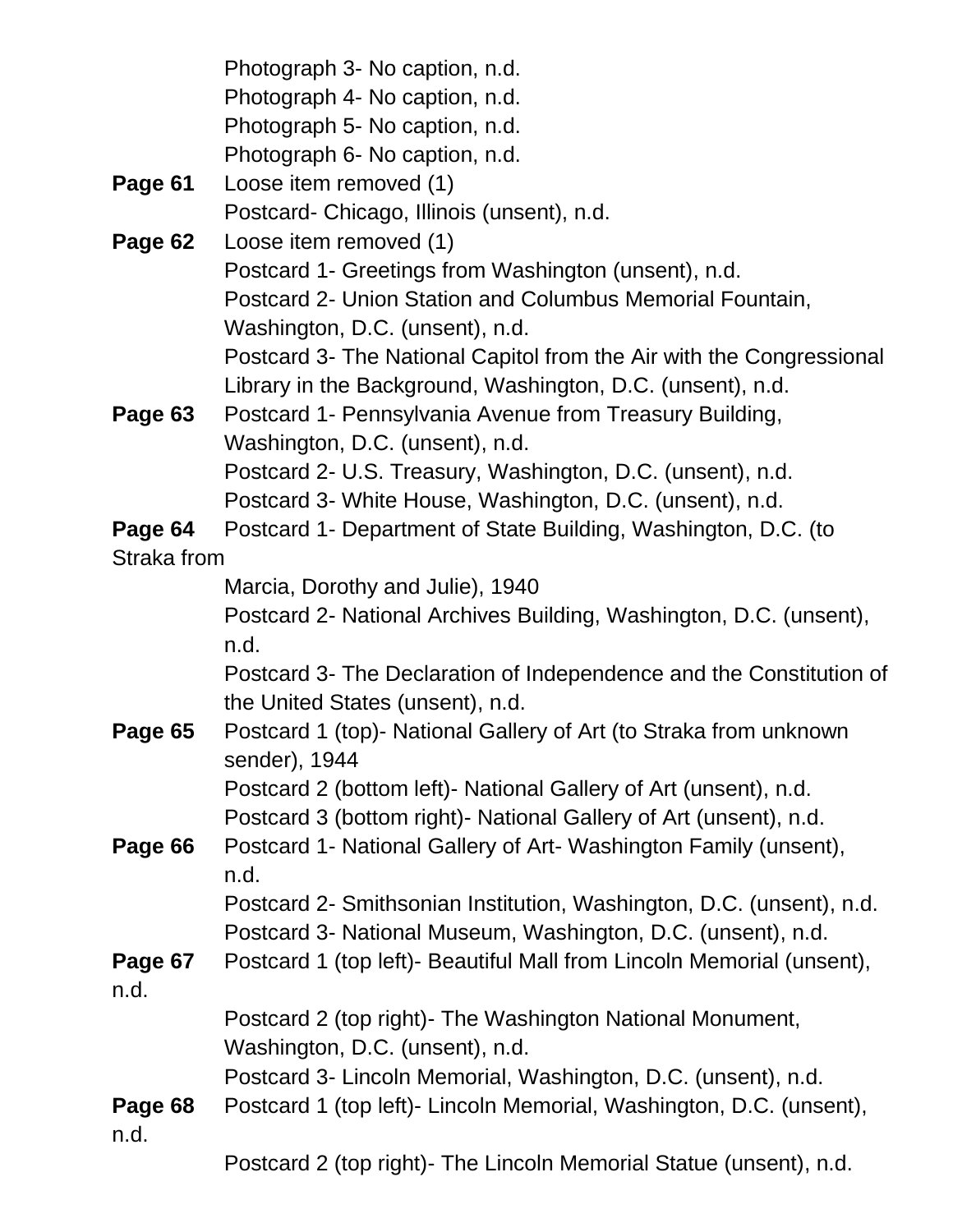|                   | Postcard 3 (bottom) - The Lincoln Memorial (unsent), n.d.                               |
|-------------------|-----------------------------------------------------------------------------------------|
| Page 69           | Postcard 1- Arlington Memorial Bridge and Lincoln Memorial,                             |
|                   | Washington, D.C. (unsent), n.d.                                                         |
|                   | Postcard 2- Custis Lee Mansion, Arlington, Va (unsent), n.d.                            |
|                   | Postcard 3- Arlington Memorial Amphitheatre, Arlington, Va (unsent),                    |
|                   | n.d.                                                                                    |
| Page 70           | Postcard 1- Tomb of the Unknown Soldier, Washington, D.C.                               |
| (unsent), n.d.    |                                                                                         |
|                   | Postcard 2- American Red Cross Headquarters, Washington, D.C.                           |
|                   | (unsent), n.d.                                                                          |
|                   | Postcard 3- Thomas Circle, Washington, D.C. (unsent), n.d.                              |
| Page 71           | Postcard 1- Main Stair Hall, Library of Congress, Washington, D.C.                      |
| (unsent),         |                                                                                         |
|                   | n.d.                                                                                    |
|                   | Postcard 2- Main Reading Room, Library of Congress, Washington,                         |
|                   | D.C. (unsent), n.d.                                                                     |
| Page 72           | Loose items removed (8)                                                                 |
|                   |                                                                                         |
| <u>Box 2</u>      | Loose scrapbook items                                                                   |
| <b>Folder One</b> | <b>Pre-Processing Scrapbook Images</b>                                                  |
|                   | Photographs taken of each page of the scrapbook, 2008                                   |
|                   |                                                                                         |
|                   |                                                                                         |
| <b>Folder Two</b> | <b>Loose Pages Removed From Scrapbook</b>                                               |
|                   | Page 15                                                                                 |
|                   | Page 16                                                                                 |
|                   | Page 19                                                                                 |
|                   | Page 20                                                                                 |
|                   | Page 27                                                                                 |
|                   | Page 28                                                                                 |
|                   | Page 61                                                                                 |
|                   | Page 62                                                                                 |
|                   |                                                                                         |
|                   | Loose Scrapbook Photographs<br>[Page 59] Select Photographs Set- Washington, D.C., n.d. |
|                   | [Page 73] Photograph- No caption, n.d.                                                  |
| <b>Folder 3</b>   | [Page 73] Photograph- No caption, n.d.                                                  |
|                   | [Page 73] Photograph- No caption, n.d.                                                  |